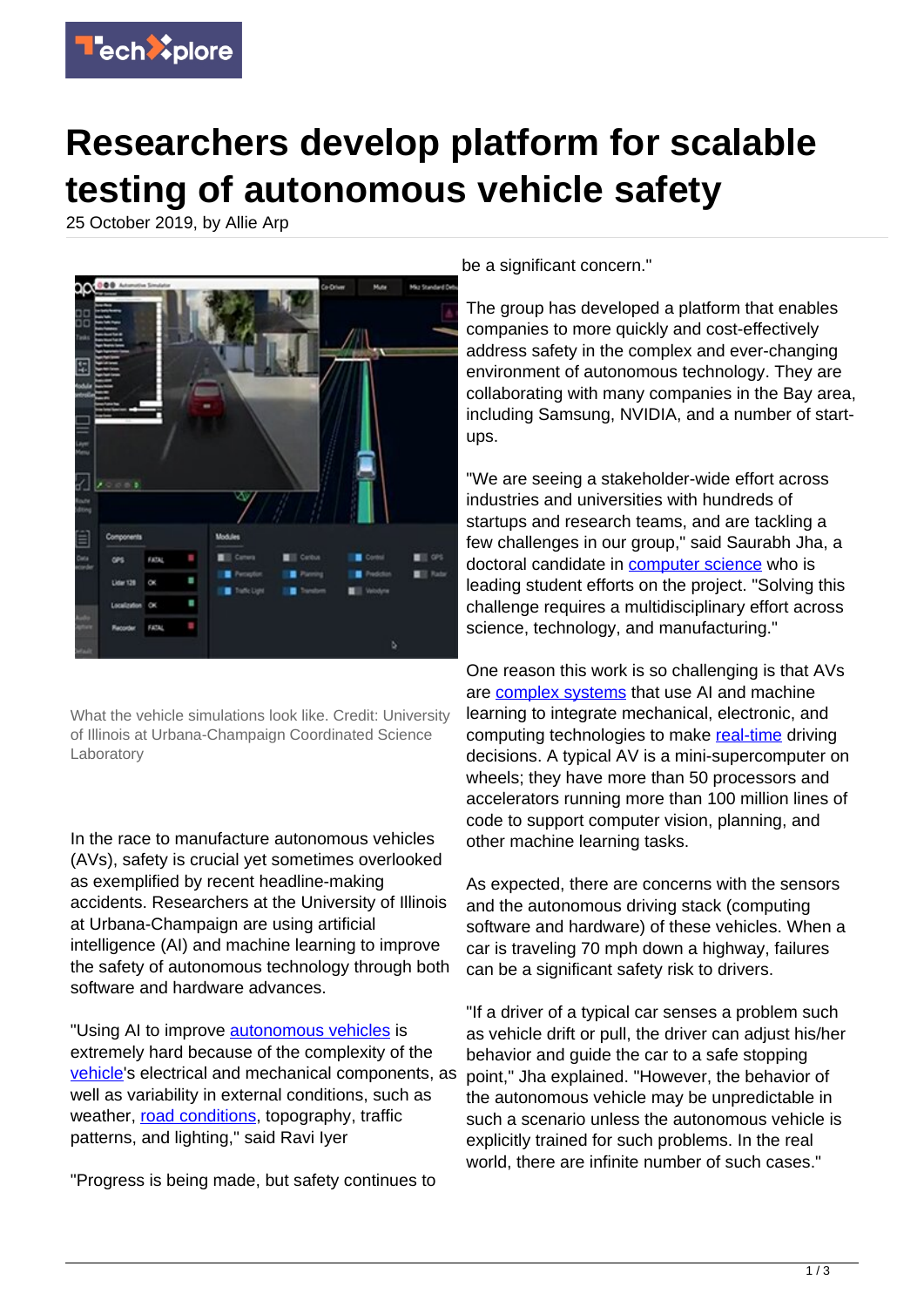

Traditionally, when a person has trouble with software on a computer or smart phone, the most common IT response is to turn the device off and back on again. However, this type of fix is not advisable for AVs, as every millisecond impacts the "We inject errors in the software and hardware outcome and a slow response could lead to death. The safety concerns of such AI-based systems has simulations and then collect data on the increased in the last couple of years among stakeholders due to various accidents caused by AVs.

"Current regulations require companies like Uber and Waymo, who test their vehicles on public roads right action in the face of software or hardware to annually report to the California DMV about how safe their vehicles are," said Subho Banerjee, a CSL and computer science graduate student. "We wanted to understand common safety concerns. how the cars behaved, and what the ideal safety metric is for understanding how well they are designed."

The group analyzed all the safety reports submitted from 2014-2017, covering 144 AVs driving a cumulative 1,116,605 autonomous miles. They found that for the same number of miles driven, human-driven cars were up to 4000 times less likely than AVs to have an accident. This means that the autonomous technology failed, at an alarming rate, to appropriately handle a situation and disengaged the technology, often relying on the human driver to take over.

The problem researchers and companies have when it comes to improving those numbers is that until an autonomous vehicle system has a specific issue, it's difficult to train the software to overcome it.

Further, errors in the software and hardware stacks manifest as safety critical issues only under certain driving scenarios. In other words, tests performed on AVs on highways or empty/less crowded roadways may not be sufficient as safety violations under software/hardware faults are rare.

When errors do occur, they take place after hundreds of thousands of miles have been driven. The work that goes into testing these AVs for hundreds of thousands of miles takes considerable time, money, and energy, making the process

extremely inefficient. The team is using computer simulations and artificial intelligence to speed up this process.

stack of the autonomous vehicles in computer autonomous vehicle responses to these problems," said Jha. "Unlike humans, AI technology today cannot reason about errors that may occur in different driving scenarios. Therefore, needing vast amounts of data to teach the software to take the problems."

The research group is currently building techniques and tools to generate driving conditions and issues that maximally impact AV safety. Using their technique, they can find a large number of safety critical scenarios where errors can lead to accidents without having to enumerate all possibilities on the road—a huge savings of time and money.

During testing of one openly available AV technology, Apollo from Baidu, the team found more than 500 examples of when the software failed to handle an issue and the failure led to an accident. Results like these are getting the group's work noticed in the industry. They are currently working on a patent for their testing technology, and plan to deploy it soon. Ideally, the researchers hope companies use this new technology to simulate the identified issue and fix the problems before the cars are deployed.

"The [safety](https://techxplore.com/tags/safety/) of autonomous vehicles is critical to their success in the marketplace and in society," said Steve Keckler, vice president of Architecture Research for NVIDIA. "We expect that the technologies being developed by the Illinois research team will make it easier for engineers to develop safer automotive systems at lower cost. NVIDIA is excited about our collaboration with Illinois and is pleased to support their work."

This research has been published multiple times by IEEE [\(article 1,](https://ieeexplore.ieee.org/abstract/document/8809495) [article 2](https://ieeexplore.ieee.org/document/8416518/), [article 3](https://ieeexplore.ieee.org/document/8416212)).

**More information:** Saurabh Jha et al, ML-Based